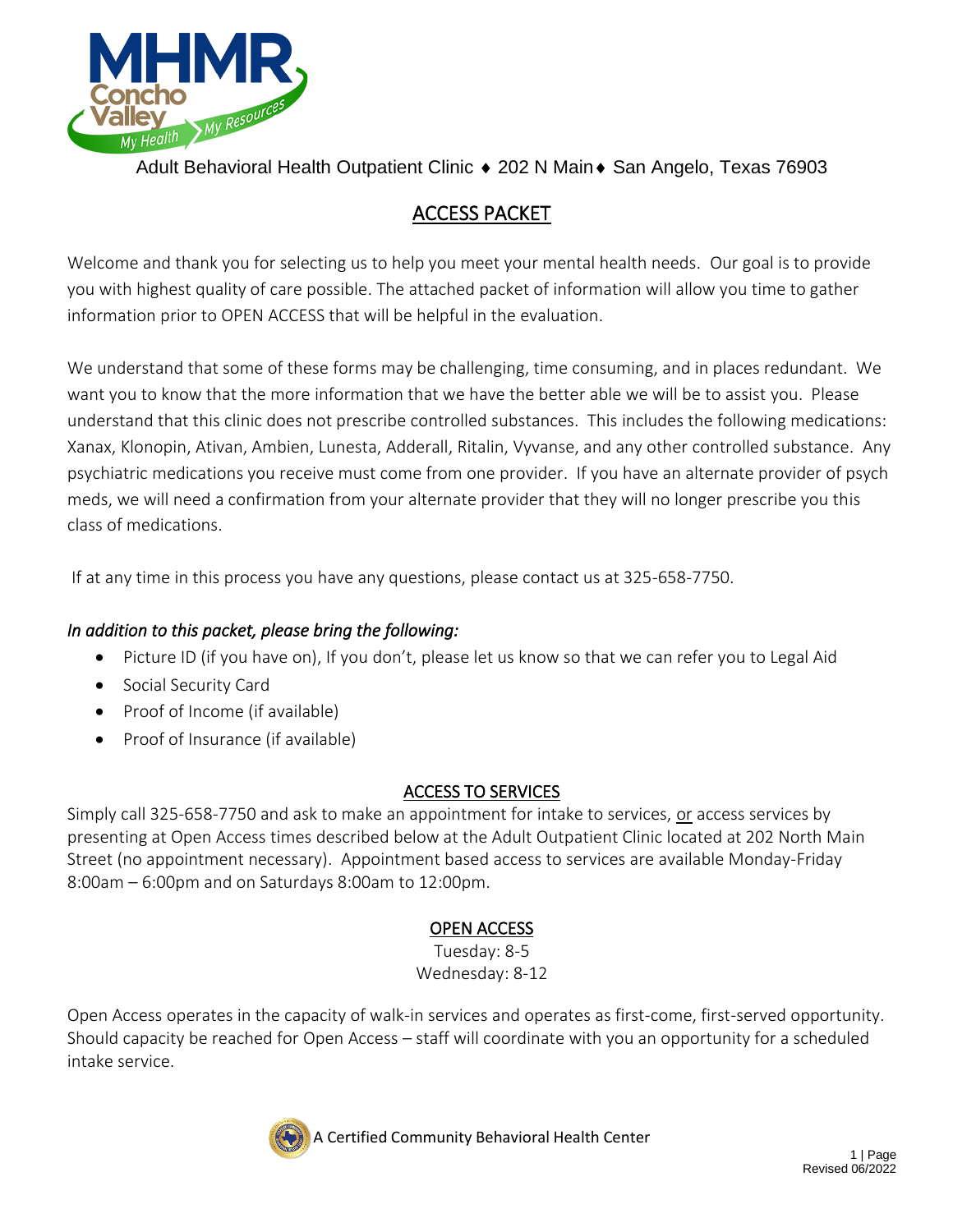

| We look forward to serving you.                                                                                                                                                                                                                                                        |  |  |  |  |  |  |
|----------------------------------------------------------------------------------------------------------------------------------------------------------------------------------------------------------------------------------------------------------------------------------------|--|--|--|--|--|--|
| INTAKE/ASSESSMENT                                                                                                                                                                                                                                                                      |  |  |  |  |  |  |
| Date: ________________________                                                                                                                                                                                                                                                         |  |  |  |  |  |  |
| PATIENT INFORMATION                                                                                                                                                                                                                                                                    |  |  |  |  |  |  |
| <b>Patient Name:</b> The Contract of the Contract of the Contract of the Contract of the Contract of the Contract of the Contract of the Contract of the Contract of the Contract of the Contract of the Contract of the Contract o<br>(First Name)<br>(Last Name)<br>(Middle Initial) |  |  |  |  |  |  |
|                                                                                                                                                                                                                                                                                        |  |  |  |  |  |  |
| List any other names you may have used in the past:                                                                                                                                                                                                                                    |  |  |  |  |  |  |
|                                                                                                                                                                                                                                                                                        |  |  |  |  |  |  |
|                                                                                                                                                                                                                                                                                        |  |  |  |  |  |  |
|                                                                                                                                                                                                                                                                                        |  |  |  |  |  |  |
| (Street)<br>(City)<br>(State)<br>(Zip Code)                                                                                                                                                                                                                                            |  |  |  |  |  |  |
| Alternate Phone #:<br>Home Phone #: ______________________<br><u> 1970 - Jan Barnett, politik e</u>                                                                                                                                                                                    |  |  |  |  |  |  |
| (Area Code)<br>(Area Code)                                                                                                                                                                                                                                                             |  |  |  |  |  |  |
| Single     Married     Divorced     Separated     Widow/Widower<br><b>Marital Status:</b>                                                                                                                                                                                              |  |  |  |  |  |  |
|                                                                                                                                                                                                                                                                                        |  |  |  |  |  |  |
| Are you serving in the Armed Forces or Is someone in your family a member of, or retired from, the U.S.<br>Armed Forces? □ Yes □ No □ Veteran (If so, refer to the MVPN Unit)                                                                                                          |  |  |  |  |  |  |
| Are you currently on Probation or Parole?     Yes     No (If yes, please list probation/parole Officer's<br>Name below)                                                                                                                                                                |  |  |  |  |  |  |
| <b>Insurance</b> :     Medicaid     Medicare     Private Insurance     No Insurance                                                                                                                                                                                                    |  |  |  |  |  |  |
| <b>EMERGENCY CONTACT</b>                                                                                                                                                                                                                                                               |  |  |  |  |  |  |
| Name of Emergency Contact:                                                                                                                                                                                                                                                             |  |  |  |  |  |  |



A Certified Community Behavioral Health Center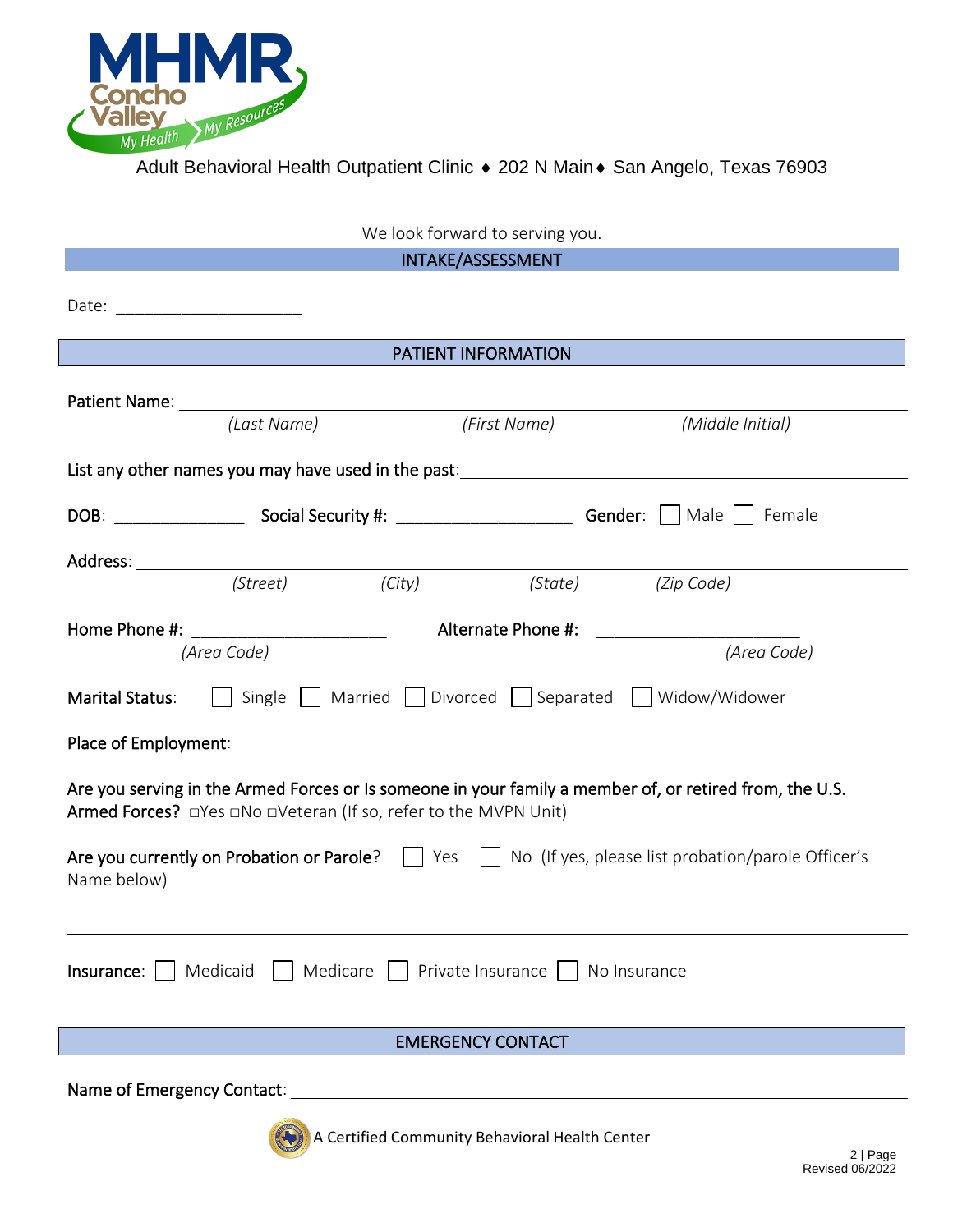

ı

Adult Behavioral Health Outpatient Clinic • 202 N Main • San Angelo, Texas 76903

| Address:                                                                                                                  |            |                                         |         |                       |
|---------------------------------------------------------------------------------------------------------------------------|------------|-----------------------------------------|---------|-----------------------|
| (Street)                                                                                                                  |            | (City)                                  | (State) | (Zip Code)            |
| Home Phone #: _______ _________________                                                                                   |            |                                         |         |                       |
| (Area Code)                                                                                                               |            |                                         |         | (Area Code)           |
|                                                                                                                           |            |                                         |         |                       |
|                                                                                                                           |            | MEDICAL and MENTAL HEALTH INFORMATION   |         |                       |
|                                                                                                                           |            |                                         |         |                       |
|                                                                                                                           |            |                                         |         |                       |
|                                                                                                                           |            |                                         |         |                       |
| Is there a family history of mental health or concerns? $\vert \vert$ Yes $\vert \vert$ No (If yes, please explain below) |            |                                         |         |                       |
| Do you have a substance use history? $\Box$ Yes $\Box$ No (If yes, please explain below)                                  |            |                                         |         |                       |
| Please check any of the following if they apply to you at this time:                                                      |            |                                         |         |                       |
| Seeing things                                                                                                             | Depression | Anger Outbursts                         |         | <b>Hearing Voices</b> |
| Alcohol/Drug Abuse                                                                                                        |            | Thoughts of hurting yourself or someone |         |                       |
| How were you referred to MHMR? If so, by whom?                                                                            |            |                                         |         |                       |
|                                                                                                                           |            |                                         |         |                       |
| What is the reason for your visit at the clinic today?                                                                    |            |                                         |         |                       |



A Certified Community Behavioral Health Center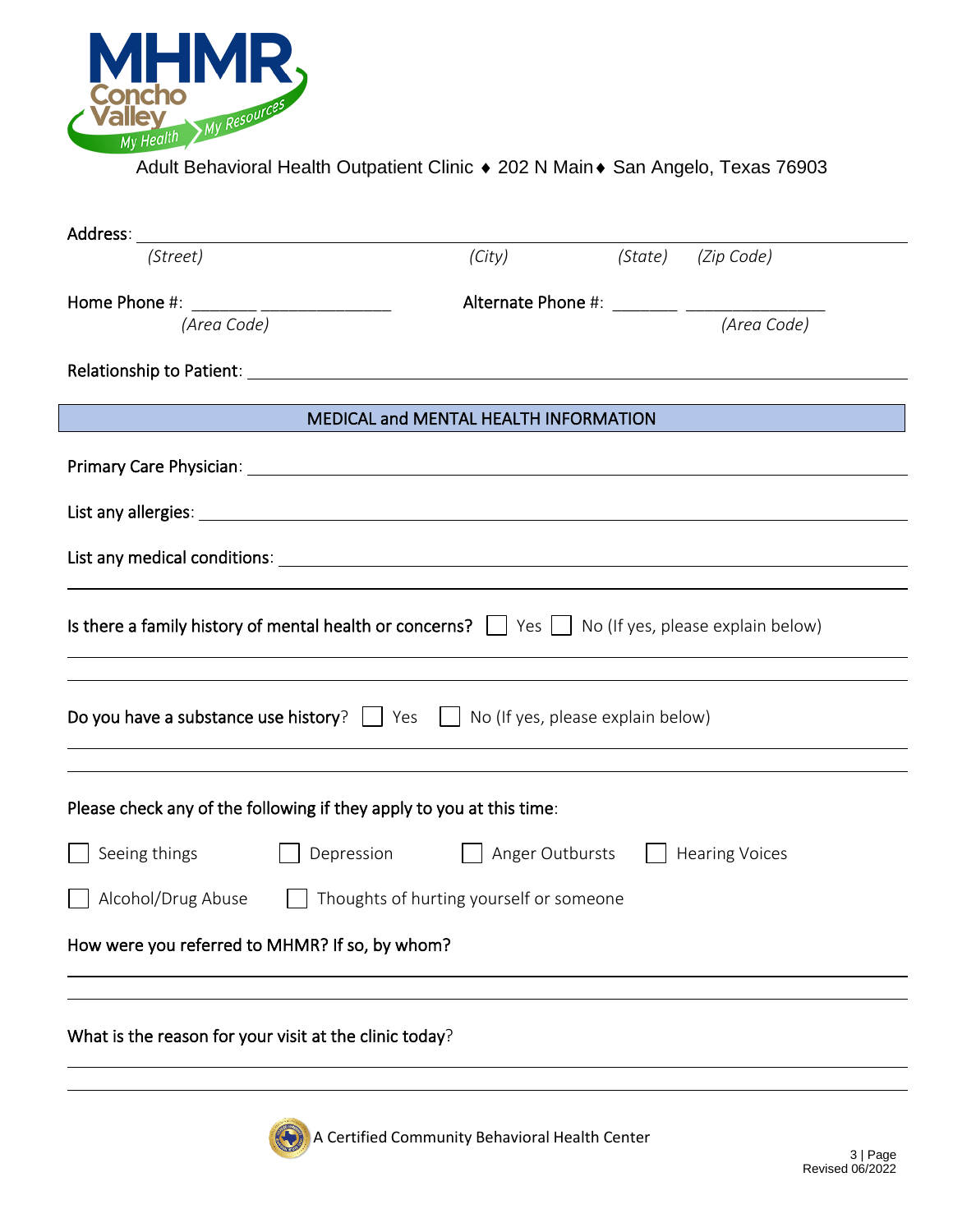

Adult Behavioral Health Outpatient Clinic • 202 N Main • San Angelo, Texas 76903

List any previous treatments for mental health issues. This includes any inpatient hospitalization, private psychiatrist, medical doctor, or other MHMR clinic. Include dates.

List all current medication, including psychiatric medication.

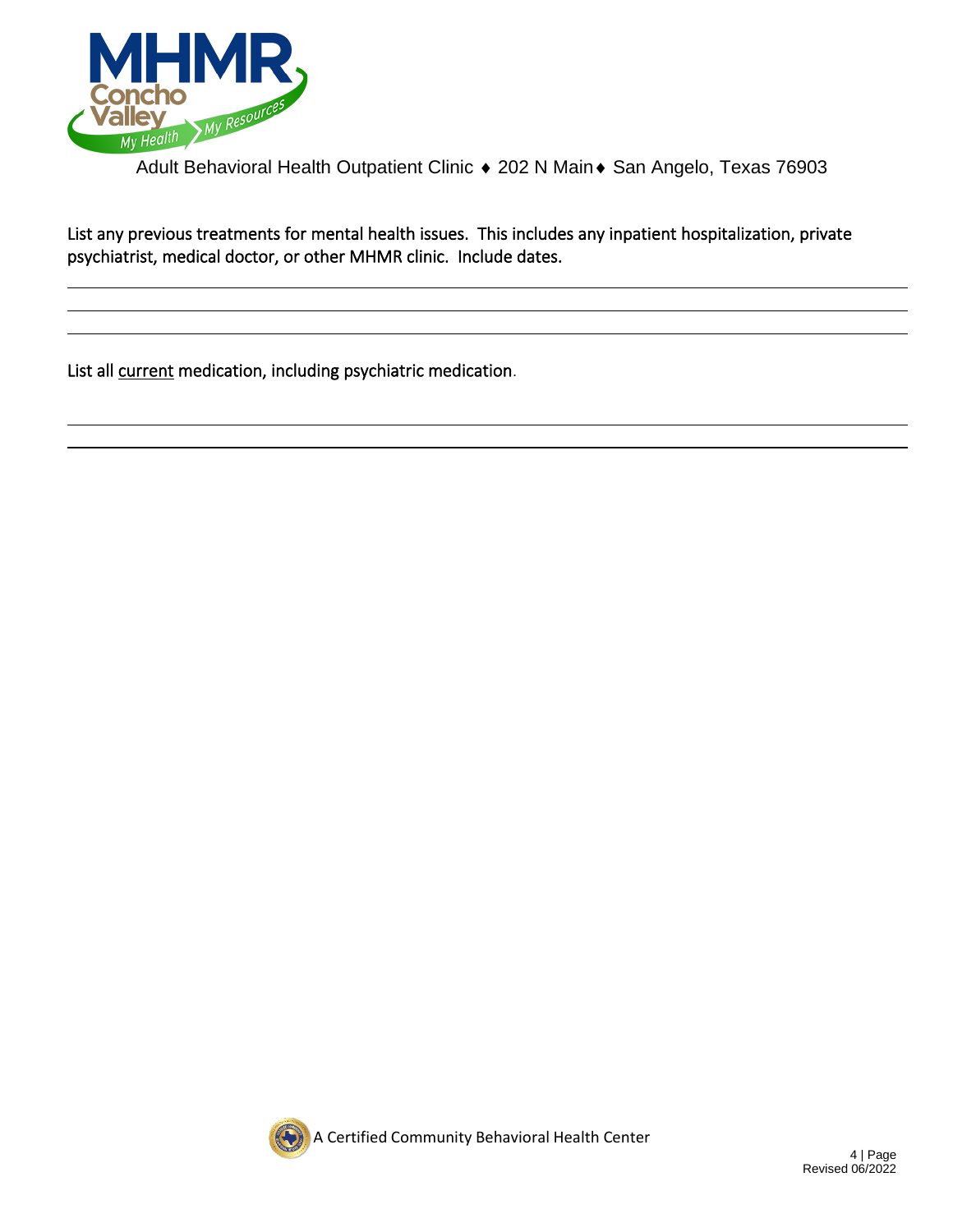

Adult Behavioral Health Outpatient Clinic ♦ 202 N Main ♦ San Angelo, Texas 76903

#### PATIENT CONSENT FOR TELEMEDICINE SERVICES

Name Case #

I have been asked by health care provider to receive telemedicine services. The purposes is to assess and/or treat my psychiatric condition. This is done through at two-way audio/video link up with a health care provider.

- 1. I, my health provider, or both of us will talk through the audio/video link with the health care provider.
- 2. If a doctor or nurse is working with me, some parts of a physical exam may be completed. I can ask that the exam and/or audio/video link be stopped at any time.
- 3. The potential risk and benefits have been discussed with me. I understand these may include (but are not limited to):

Potential Benefits

- Increased accessibility to mental health care and to specialty services.
- Convenience for me.

Potential Risks

- Information or disconnection of the audio/video link;
- A picture that is not clear enough to meet the needs of the evaluation;
- Delays in medical evaluation and treatment may occur due to deficiencies or failures of the equipment;
- The audio/video link is conducted through the internet. There is a small chance that someone could tap into this session, if security protocols fail;
- A lack of access to all the information that might be available in an in-person visit. This could lead to errors in medical decision making.
- 4. If any of these risks occur, or if the distant site provider determines there is a reason for me not to participate, then the telemedicine service might need to be stopped. If the service is stopped for any reason, the staff at my location will work with me to develop a follow-up plan.
- 5. I authorize the release of any relevant medical information that pertains to me to the health care provider at MHMR Services for the Concho Valley. This information may include my name, age, birth date, or other information that is necessary to conduct the telemedicine services.
- 6. I understand that this service will become part of my medical record kept by MHMR Services for the Concho Valley.

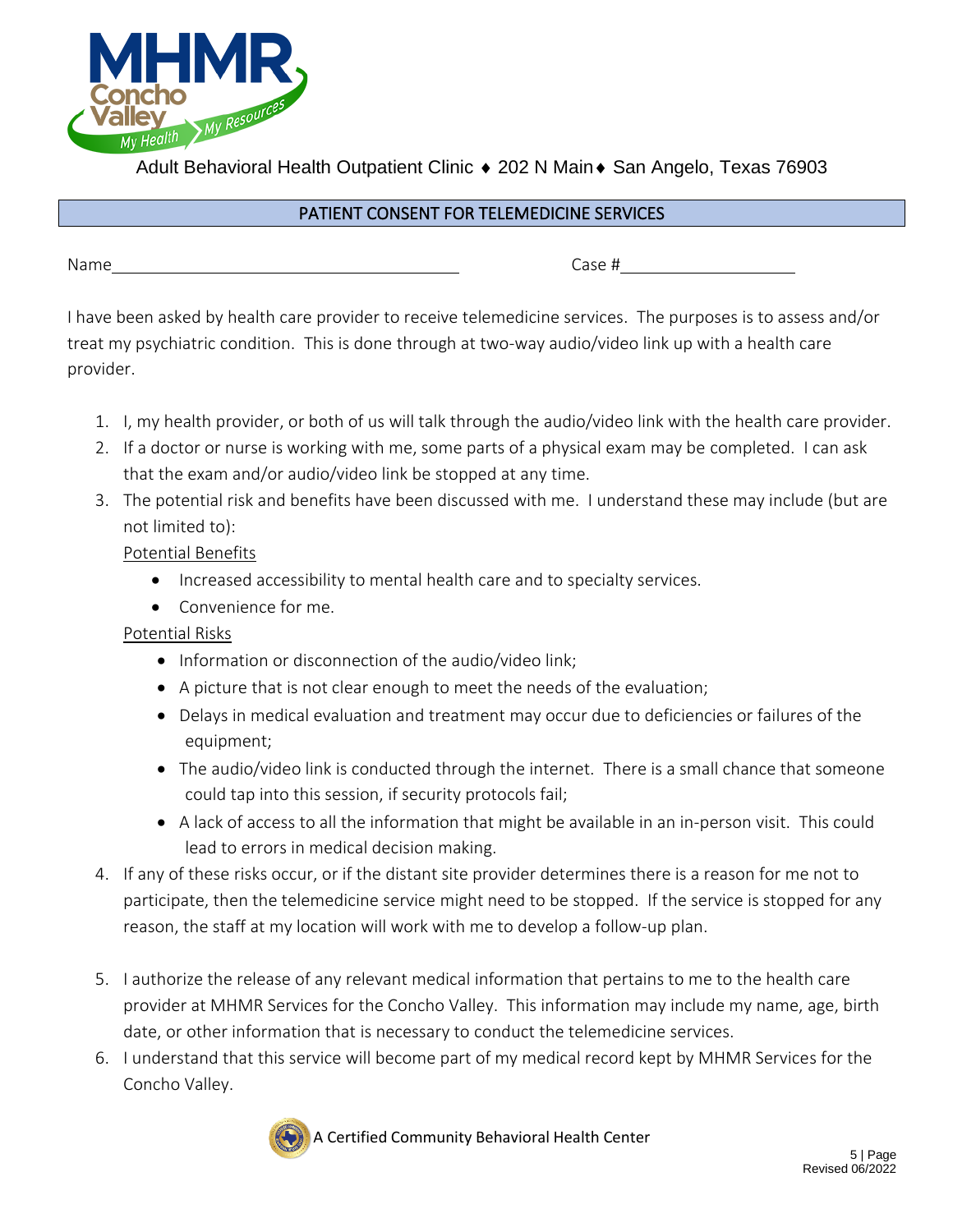

Adult Behavioral Health Outpatient Clinic  $\triangle$  202 N Main  $\triangle$  San Angelo, Texas 76903

- 7. I understand that I will not receive any royalties or other compensation for taking part in this service.
- 8. I understand that I must give my informed consent to participate in this service.
- 9. I acknowledge that I have received MHMR Services for the Concho Valley Notice of Privacy Practices.
- 10. I know how to contact the Texas Medical Board (1-800-201-9353) if I am seeing a doctor and have a complaint.

I certify that this form has been fully explained to me. I have read it or have had it read to me. I understand its contents, and I give my consent to receive telemedicine services. This consent remains in effect unless revoked in writing.

| Signature of Patient | Date |
|----------------------|------|
| Signature of Witness | )ate |

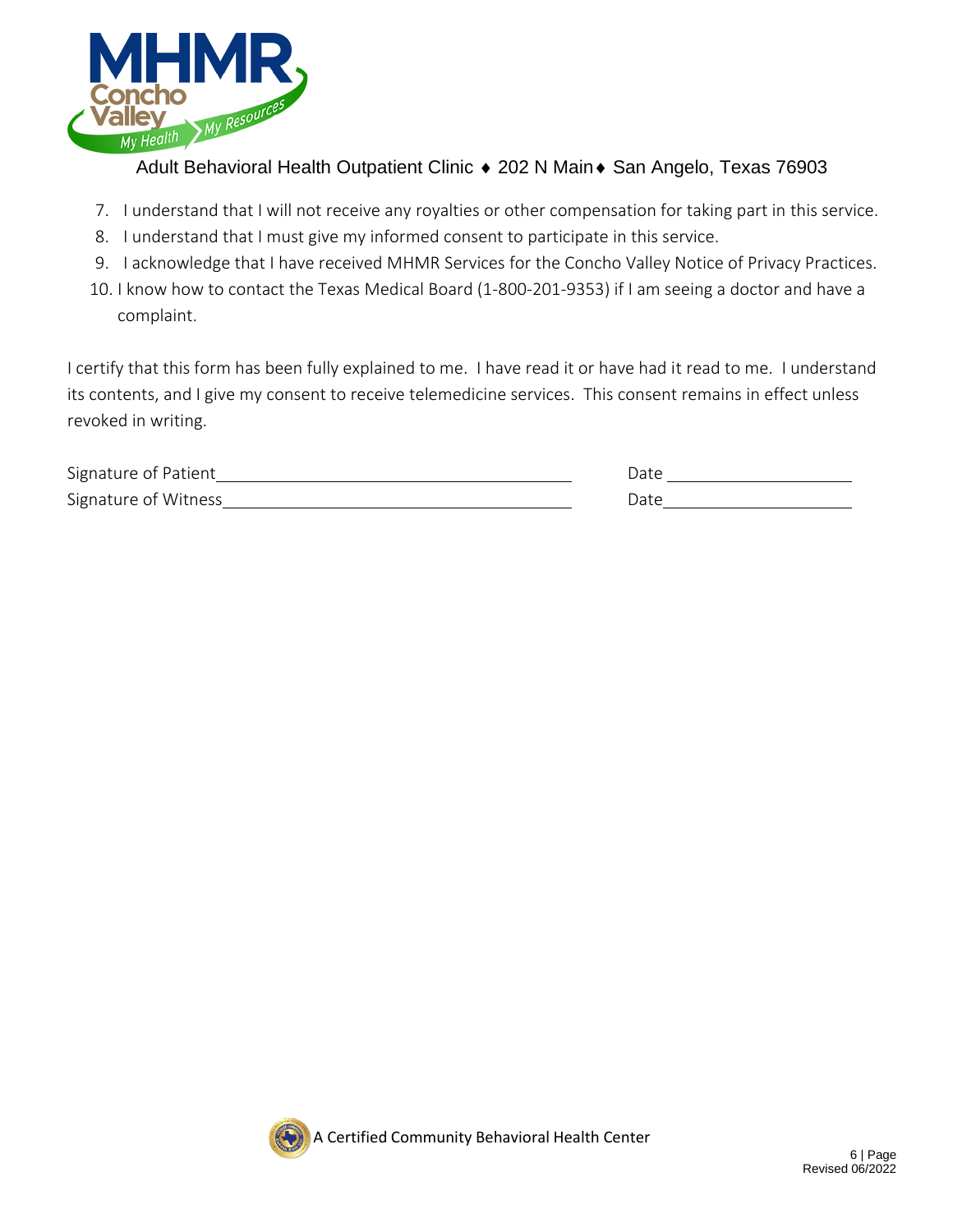

Adult Behavioral Health Outpatient Clinic  $\bullet$  202 N Main  $\bullet$  San Angelo, Texas 76903

| <b>FINANCIAL ASSESSMENT</b>                                                                                                                                                                                                          |  |  |  |  |  |  |  |
|--------------------------------------------------------------------------------------------------------------------------------------------------------------------------------------------------------------------------------------|--|--|--|--|--|--|--|
| Patient Information:                                                                                                                                                                                                                 |  |  |  |  |  |  |  |
| Has patient been seen here before? $\vert$ $\vert$ Yes $\vert$ $\vert$ No                                                                                                                                                            |  |  |  |  |  |  |  |
| (Last Name)<br>(First Name)<br>(Middle Initial)                                                                                                                                                                                      |  |  |  |  |  |  |  |
|                                                                                                                                                                                                                                      |  |  |  |  |  |  |  |
|                                                                                                                                                                                                                                      |  |  |  |  |  |  |  |
| Address:<br>(Street) (City)                                                                                                                                                                                                          |  |  |  |  |  |  |  |
| (State) (Zip Code)                                                                                                                                                                                                                   |  |  |  |  |  |  |  |
| Home Phone #: _______________________<br>Alternate Phone #:<br>(Area Code)<br>(Area Code)                                                                                                                                            |  |  |  |  |  |  |  |
| Is patient on Probation or Parole? $\Box$ Yes $\Box$ No (If yes, were you referred to MHMRCV, if so, by<br>whom?)                                                                                                                    |  |  |  |  |  |  |  |
| Proof of Income for at least one month will need to be provided. Did you bring proof of Income?                                                                                                                                      |  |  |  |  |  |  |  |
| $\vert \vert$ No Income<br>Other:<br>$\vert$ No<br>Yes                                                                                                                                                                               |  |  |  |  |  |  |  |
| Patient is covered under:                                                                                                                                                                                                            |  |  |  |  |  |  |  |
| Medicaid Medicare CCHIPs TRICARE Other: Medicaid Medicaid Medicare CCHIPs TRICARE Other:                                                                                                                                             |  |  |  |  |  |  |  |
| Name of Insurance <u>example and the second contract of the second contract of the second contract of the second contract of the second contract of the second contract of the second contract of the second contract of the sec</u> |  |  |  |  |  |  |  |
|                                                                                                                                                                                                                                      |  |  |  |  |  |  |  |
|                                                                                                                                                                                                                                      |  |  |  |  |  |  |  |
|                                                                                                                                                                                                                                      |  |  |  |  |  |  |  |